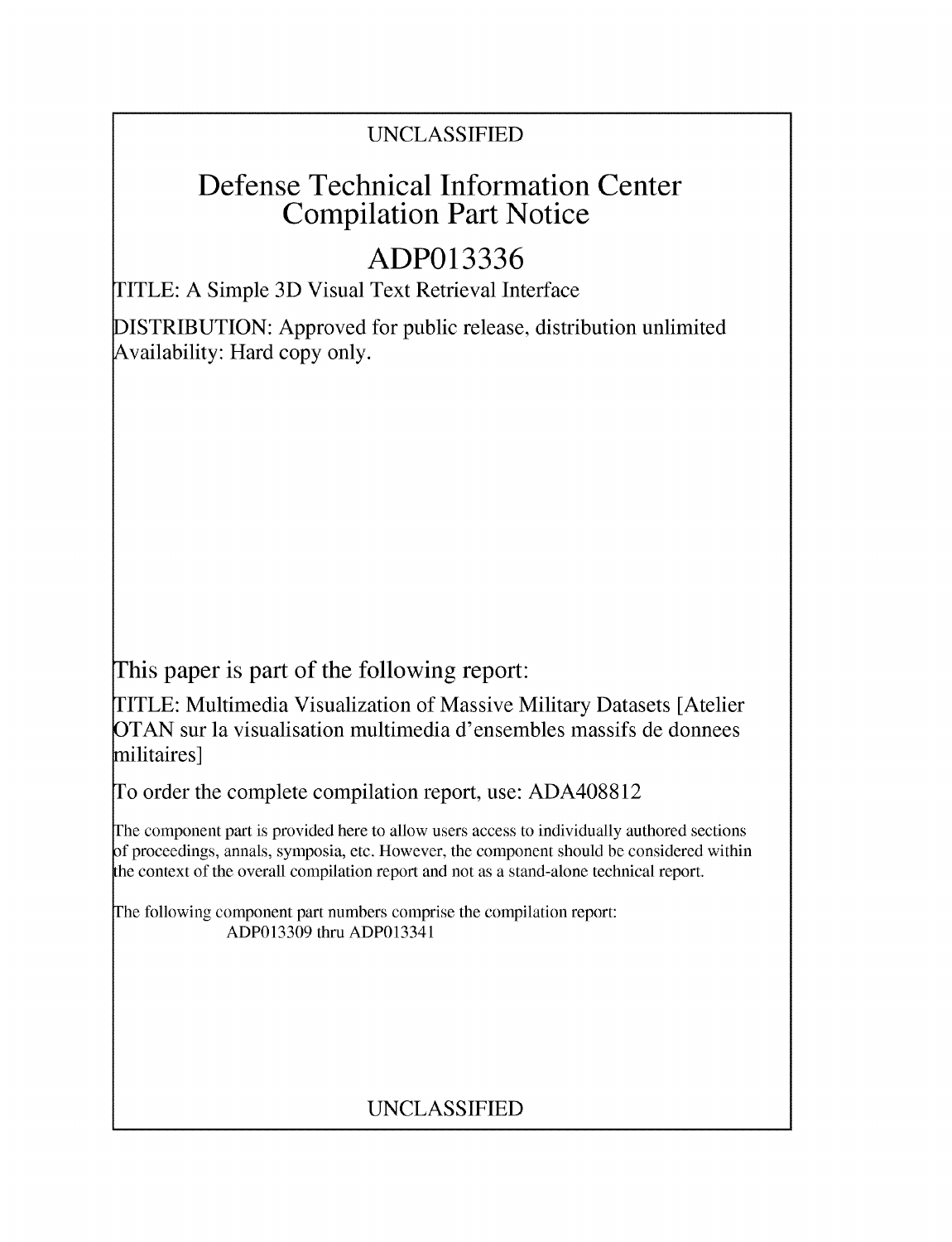### **..... 24-1 Click here to view PowerPoint presentation; Press Esc to exit**

## **A** Simple **3D** Visual Text Retrieval Interface

Ben Houston Zack Jacobson bhouston@chat.carleton. ca Canada

6405 Sugar Creek Way Consulting and Audit Canada Orlean, Ontario K1C 1X9 112 Kent Street, 10th Floor<br>Canada 0ttawa, Ontario K1A 0S5 Ottawa, Ontario K1A 0S5 zack.jacobson@cac.gc.ca

### Abstract

3D visual text retrieval interfaces are currently a fringe topic of interest. This paper suggests that 3D visual interfaces are fringe topics because of the complexity and abstract nature of many of the previous attempts in this area. In order for 3D visual interfaces to become mainstream this paper proposes that they must be concrete in the metaphor they employ, simple to use, and appear familiar to the average web user. In a set of two prototypes, AutoViz and NetViz, an attempt is made to fulfill these requirements. The prototypes represent the query terms one plane and the documents in a second parallel plane. A spring system is used to cluster the terms and documents into a meaningful structure. Document profiles are displayed to the user as they move the mouse on top of document representations.

Keywords: information visualization, visual query languages, search interfaces, information retrieval.

interfaces in the past. The reasons that work in this area has mation in the interface is spread over various windows and<br>heen stifled is two fold First many of the projects took as a views suggesting to the average user t been stifled is two fold. First, many of the projects took as a views suggesting to the average user that the exploration within the result space complex and difficult to leam. primary focus the exploration within the result space. Exploration is a secondary function of a search interface. Another interesting, though less flashy, information Examining the results for the needed document is the primary retrieval visualization is VQuery system [Jones 1998]. This goal, only after the needed document is believed not to be in system uses a direct manipulation interface based on Vennthe results is exploring and interacting with the result space like diagrams. In this system the user is able to create oval an issue. Basically, exploration is not something that the and associate then with particular terms. These ovals can then average user will do on a regular basis. Second, many visual be placed in overlapping combination that imply specific interfaces are too complex, feature overloaded and Boolean search queries. overwhelming for the average user. For the average user The interface described in this paper was developed simplicity and familiarity are important and all too often independently of the two similar systems mentioned above. ignored.

The goal of this 3D visual search interface is to be **3** Visualizing Search Results concrete in its representations and simple in its layout some other visualizations this project does not require a spe-

The two prototypes, NetViz and AutoViz, discussed in this paper are both preliminary explorations into this area. *3.1 Basic Layout* More work is needed. We chose to represent each of the terms in the query

### 2 Related Work in the results.

the Document Explorer [Fowler *et al.* 1996, Fowler *et al.* the documents are laid out in two parallel planes. The upper 19971. It is very effective in showing the semantic relation- plane contains the terms while the lower plane contains the ships between various documents in a set through spatial ar- documents as shown in Fig. 1. This arrangement allows for rangements. Unfortunately, its 3D spatial layout of the docu- an easy view of the whole topology of the results without ments leads to the appearance of complexity. The majority excessive manipulation of the view.

**1 Introduction** of the documents in the visualization are obstructed by other Very little work has been done on 3D visual search documents in a sea of overlapping text. Also the visual infor-

mechanisms and interactions. In addition the interface is The goals of this 3D visual search interface are meant to interactions. In addition the interface is concrete representations and simplicity. In a search there is meant to interact with existing search engines. Thus unlike concrete representations and simplicity. In a search there is<br>two sets of data: the query and the results. The query in most cially processed document database.<br>
The contract of terms and the results are usually a subset of total documents in the index.

string by a sphere. A cylinder represents each of the documents

The most interesting 3D visual search interface is To make effective use of 3D space the terms and

*Paper presented at the RTO IST Workshop on "Multimedia Visualization of Massive Military Datasets held in Quebec, Canada, 6-9 June 2000, and published in RTO-MP-050.*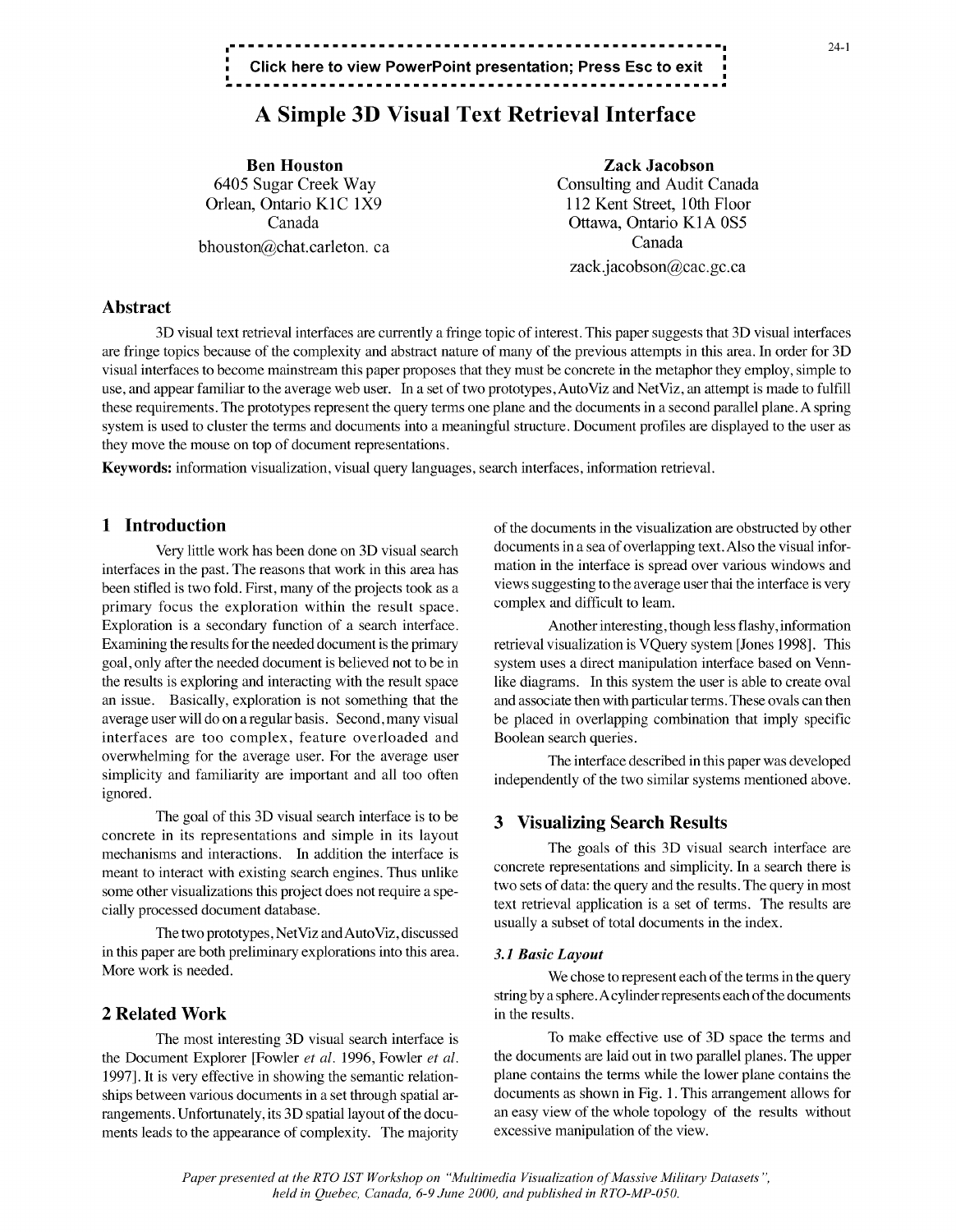

*Figure 1. Schematic of the term and document planes* exploring in that cluster. *used in visualizing search results.* 4 The Use of Text in the Visualization

Fig. 1 the documents will cluster underneath the terms text retrieval it is necessary that text be displayed within the text of the displayed within the text of the displayed within the text of the displayed within the tex that they contain. The clustering algorithm is an iterative interface. Strangely, it was our findings from user feedback, that the less text in the interface the better. It seems that text energy minimizing spring system similar to Kamada and that the less text in the interface the better. It seems that text<br>can quickly clutter the visualization and this adds to its Kawai [Kamada and Kawai 1989]. The terms themselves can quickly clutter the visualization and this adds to its<br>perceived complexity. As mentioned earlier it seems that an are free to move as well and thus they will move into an perceived complexity. As mentioned earlier it seems that an increase in perceived complexity leads to fear in users arrangement such that terms that co-occur in the results increase in perceived complexity leads to  $\frac{1}{2}$  in users  $\frac{1}{2}$  attempting to learn how to use the interface. will be located near each other. This results in a very Vennlike representation of the results as shown in Fig 2. *4.1 Labeling of the Terms*

relative to the information content of that particular term. The information content of a term is greater the more rare a labeled and nothing else is the result of the fact that the terms term is. In other words, terms that are more obscure have a serve as landmarks or a road map for the underlying clustered<br>more appearing and are thus more important in document topology. more specific meaning and are thus more important in narrowing down the search space. The size of a term is also The terms are labeled by text that is fixed in a relative to its information content. location relative to the representative spheres but fixed in its

yellow. In the future with the help of a semantic word net-



*like fashion*. **document** in the visualization.

work it could be useful to color terms according to how separated they are in the word network. Thus related terms such as 'keyboard' and 'computer' would be have similar hues while the unrelated term 'car' would have a very dissimilar hue.

Documents are varying in brightness/intensity. This dimension of intensity is used to identify the most relevant documents in the topology. It is interesting to note that usually the most highly relevant results will be clustered in two or more locations. Only about half of the time will you have a single grouping that contains the most relevant documents. This grouping or relevant results is one or more clusters allows for the user to only inspect a few documents in each cluster to determine the trends and decide whether to continue

Although not apparent in the schematic shown in<br>
text retrieval it is necessary that text be displayed within the<br>
text retrieval it is necessary that text be displayed within the

**3.2** *Use of Color and Proportion* The terms as represented by spheres in the upper Each of the terms has a brightness/intensity that is plane are always labeled. This is the only instance of persistent text with the visualization. The reason that the terms are

In the current prototypes all the terms are colored orientation in terms of the viewer. Thus the term label as still<br>being scaled based their distance from the viewer but their orientation will always be remain upright and lacing the viewer. The fixed viewer orientation of the text ensures that it is always readable.

> The term labels are all the same color, typeface and font size. It was found that varying the colors of the labels only served to decrease their readability.

### *4.2 Labeling the Documents*

Determining an effective method for displaying the titles and profiles of the documents proved to be challenging. The term profile refers to a document's title, URL, summary, size and date of addition into index. The requirements for the labeling of documents were (1) since the number of documents is huge only one document's profile should be visible at any one time (2) the user should be familiar with *Figure 2. Auto Viz screen. A set of documents is* the format the document information is provided in (3) the *clustered around a series of terms in a Venn diagram* user should easily be able to view the information from any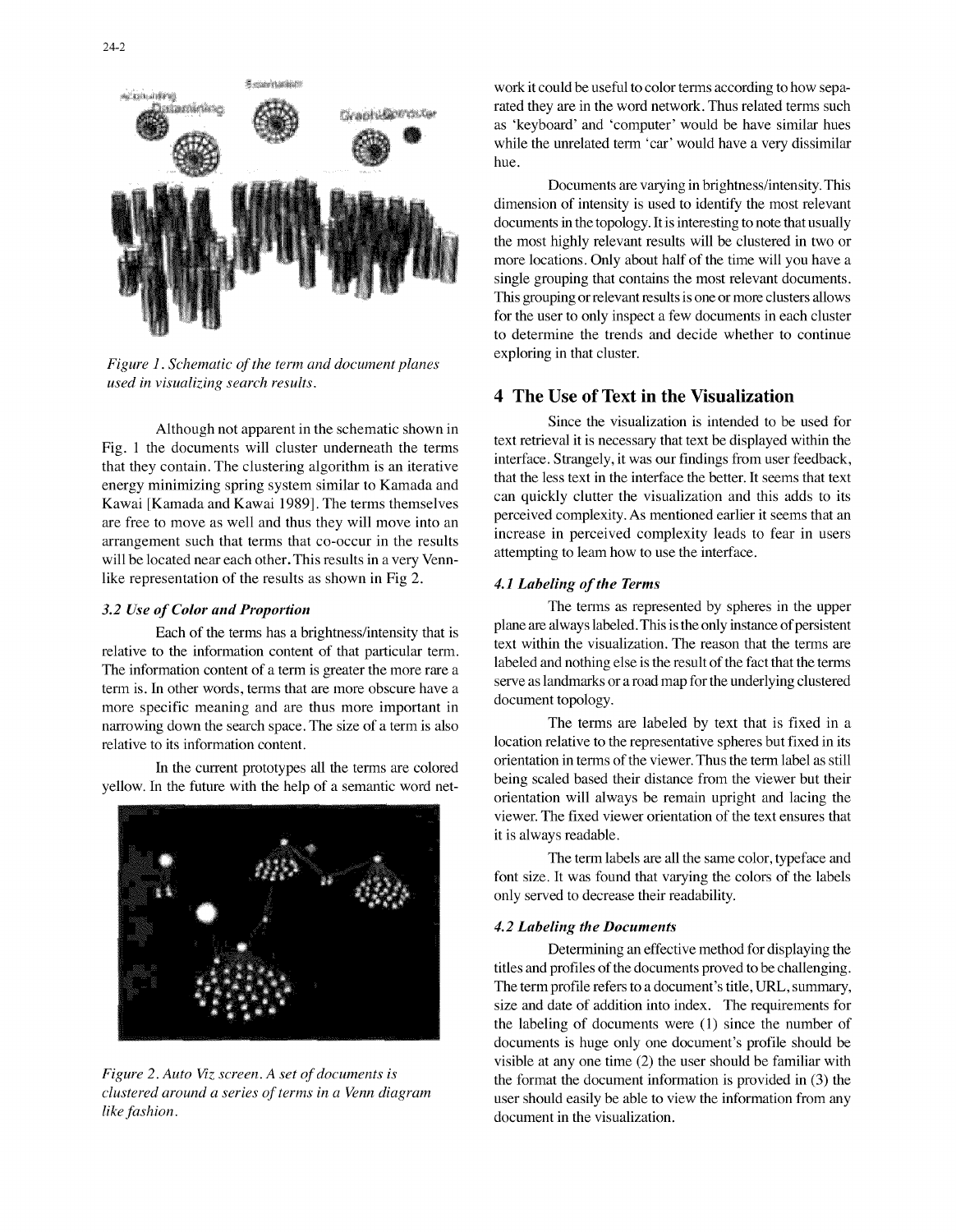file or title discussed in the following paragraphs all rely on structed the view of a number of documents that were lothe same document selection technique. The selection tech- cated underneath it. nique works as follows: as the user move their mouse on to a *4.2.3 Method three:fixedposition overlays.* It was method allows for the user to easily move their mouse around the profile on screen using the previous technique since many

which a document is selected and its profile is displayed the well and it is the current method that is still in use. associated terms in the visualization would also be The current method employs the use of a semi-

first method was simplistic and ineffective. The choice was link, and the rest of the text information will be in a black made to have a documents label appear situated within the font augmented by hyper links. Also along the side of the visualization. It was thought that this would be a nice way of overlay a scroll bar will be present letting the user examine spatially associating a label to a document. There are two the documents in a serial fashion without selecting them from major downsides to this usage of situated text. First, the the 3D visualization. The usage of a profile that mimics a document plane is quite dense with other documents and thus standard results from a 2ND search engine should aid users the situated document labels where easily obstructed. Second, in understanding the 3D interface. there is not room for other text beside just a title within the visualization space. Latent Semantic Analysis . Latent Semantic Analysis. Latent Semantic...

*4.2.2 Method two: relatively positioned overlays.* the enniques. Although Latent Semantic Anaysis has shown...<br>www.cs.brown.edu/courses/cs295-3/latentsemanticanalysis.html Cached *• 4K* GoogleScout In this method a semi transparent rectangle was overlaid on top of the visualization and then filled with formatted text. *Figure 4. A single document profile from the Google* This allowed for a large amount of text to be clearly readable, *search engine.* The association between the text and document was very This usage of a visual summary is meant to serve as clear. The downside of this method was that the text had to a complementary technique to existing text summary. be removed from the visualization as soon as the user moved the mouse off of the document they were inspecting. The

arman Cuery: "Tell me about troops i~ **z**

*Figure 3. NetViz screen. A profile of a document is Figure 5. On the left is a "closed" document, on the visible in the top left comer, the statistics on the search right is an "open" document revealing the sections is visible in the bottom left corner, which are relevant to the query.*

cylinder representing a document a timer will be set. If the felt that it was advantageous to display a document's profile timer expires and the user still has their mouse cursor on top for as long as possible or at least until the user requested to of that particular document its profile will be displayed. This view another document's profile. It was impossible to keep the scene without triggering the display of any document documents would be obstructed and thus the user would be profiles while at the same time allowing the user to rest the prevented from inspecting them. In order get around the mouse cursor on a document and almost instantly get the obstruction problem associated with the last technique it was profile. This is a method similar to how ScreenTips are suggested that the overlay be fixed to a particular nondisplayed in Microsoft Office'. obstructive location in the visualization. As visible in Fig. 3 It should also be noted that in the visualizations in the top left comer was chosen. This method worked quite

highlighted. This is not very important when terms are transparent rectangle with white text. In the next version the connected by edges to documents as in the current prototypes overlay will be designed in order to mimic the document  $(Fig. 2, Fig. 3)$  bui in future it is planned that there will be no profiles seen in most search engines (for an example of a edges visible (see Fig. 1). Go-ogle profile [Bin and Page, 19981 see Fig. 4). Thus a *4.2.1 Method one: situated document titles.* The white background will be chosen, the title will be a bold hyper

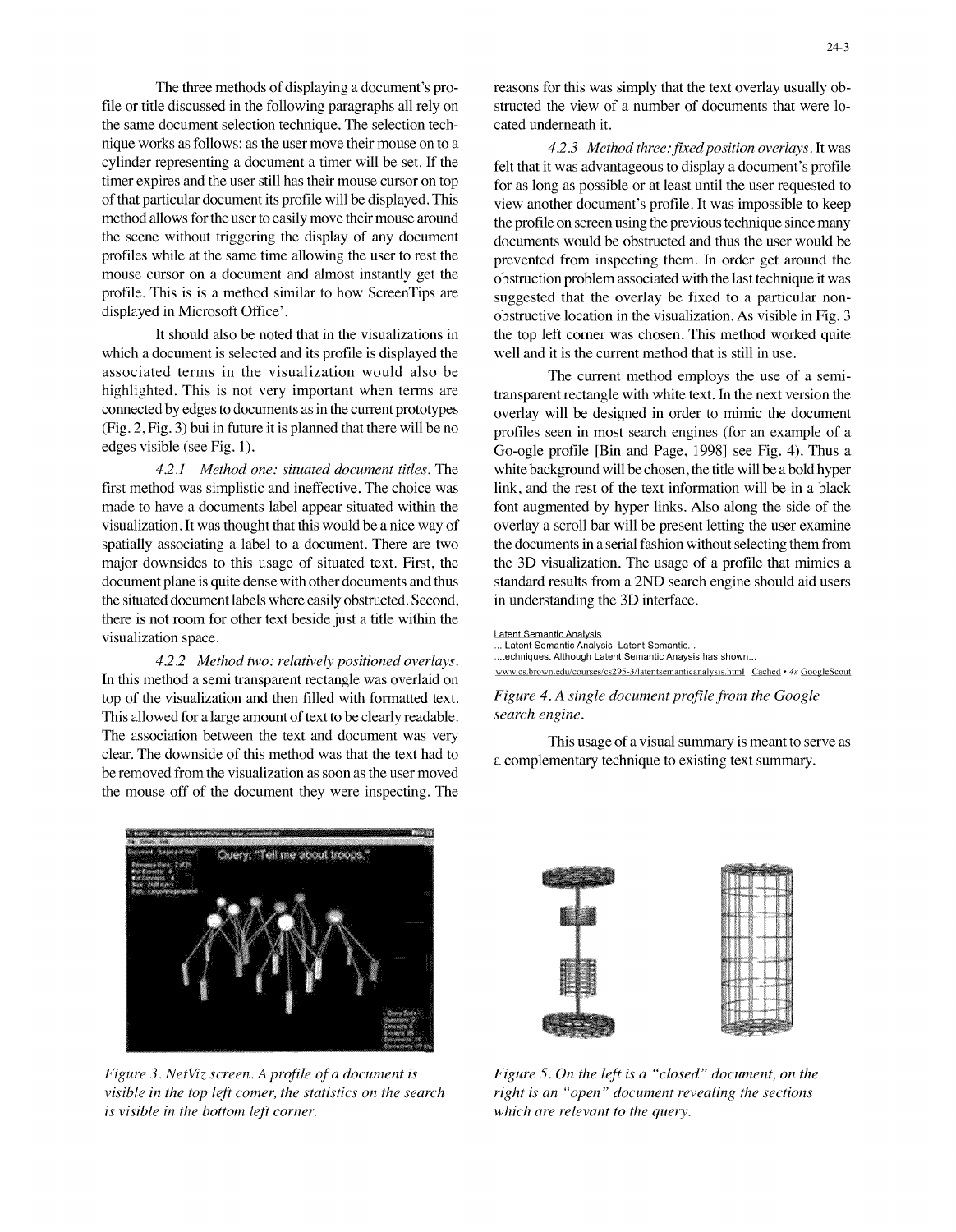### *4.3 Previewing a Documents Contents*

Many commercial search engines provide short text summaries of a document to allow the user to make a judgment on weather a particular results could be fruitful. These summaries can be extracted from the META tags, they can be the first 256 characters of the document, or they can be a piece or two of the text that contains some query terms.

Unfortunately, it is hard to judge a document based solely on the equivalent of one sentences of text no matter how well the particular words are chosen. A complementary technology to text summarization would be the visualization of the regions of a document that are related to each of the individual terms of the query. The visual depiction would allow the user to judge whether the terms where consistently co-located or not.

In staying with the theme of simplicity the information about the inira-document term locations are hidden from the user until the user requests further information. Only when a user selected a particular document in order to view the profile would the extra information become apparent. The selected document (i.e. the cylinder representing the document) "opens-up" and reveals the location of term usage (See Fig 5). This idea of graphically displaying the relevant pieces of text within a document is based on a somewhat related 2D project byEick[Eickl994j.

### 5 Interaction Methods

### *5.1 Adjusting the Relevance Threshold*

When a search engine returns a set of results it will assign a uni-dimensional relevance factor to each element of the set. The relevance factor is generated based upon how well a document fulfills the query as a whole. Qualities such as the number of times a term is mentioned in a document, if a term appears in the title of a document, or a document has many incoming links influence the relevance factor.

AutoViz will display either the 1000 documents with the highest reputability or all the documents that fullill ai least partially the query-which ever is smaller.

The relevance threshold is a user-controlled scale that sets the minimum relevance that a document must meet in order to be displayed in the visualization. Once AutoViz *figure* 7. *AutoViz screen. The relevance threshold scale* has displayed all the documents, the user is then able to adjust *runs vertically along the right side of the window.* the relevance threshold slider, in order to focus on only the most relevant documents (see Fig. 6 and Fig. 7). Sometimes a document may be slightly relevant to a series

they were looking for on the first query they will then have to notice persistent results and to somehow determine better more targeted queries to submit it is what they are looking for. to somehow determine better more targeted queries to submit. It is what they are looking to<br>This visual search interface allows for the submission of **6** Acknowledgements This visual search interface allows for the submission of addition queries into the visualization. It will allow the user Thanks to NATO IST-05, IST-13 and the Canadian to comprehend the cross-query trends in the results. Department of Defence.



nresnoia (10p) ana a mgn retevance inresnoia (pottom)



*5.2 Visualizing Multiple Queries* of queries but not highly relevant to any particular query. Assuming that the user does not get the result that This ability to view trends across queries will allow the user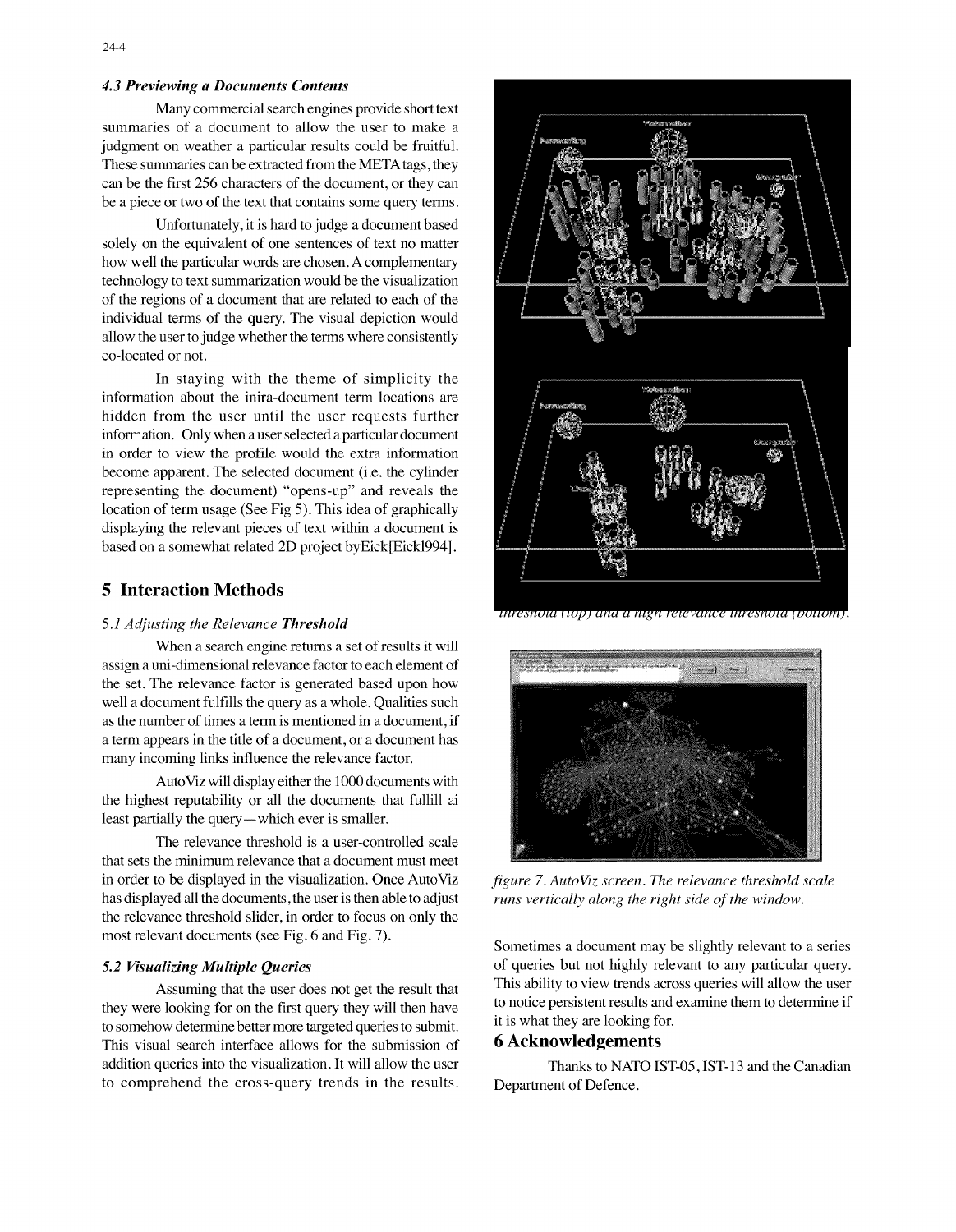### 7 Conclusions References

The prototypes and ideas discussed in this paper are be scare of a large number of search hits when they have



*Figure 8. Artist's depiction of a future possible version of* [Kamada and Kawai 1989] T Kamada and S Kawai. An

access to an interface that can organize that information in an obvious and meaningful way.

The next version of the interface may be implemented as a browser plug-in and could look like the depiction in figure 8.

all on a path leading to simpler visualization tools for aiding [Brin and Page, 1998] Sergey Brin, Lawrence Page. The anatomy users in their searches for information. No longer should users of a large-scale hypertextual Web **search engine.** In *Computer*<br>Networks and ISDN Systems, 30: 107-117, 1998.

> [Eick 1994] Stephen G Eick. Graphically displaying text. *InIournal of Computational and Graphical Statistics,* 3(2): 127  $-142$ , June 1994.

> [Fowler *et al.* 1997] Richard H Fowler, Wendy A L Fowler, Jorge L Williams. 3D visualization of WWW semantic content for browsing and query formulation. In *Journal of Network and Computer Applications,* 20: 135-149, 1997.

> [Fowler *et al.* 1996] Richard H Fowler, Aruna Kumar, Jorge L Williams. In *Proceedings of The First Annual Conference on Emerging Technologies and Applications in Communication,* page 110-113, 1996.

> [Jones 1998] Steve Jones. Graphical query specification and dynamic results previews for a digital library. In *Proceedings of* \* *UIST '98, ACM Symposium on User Interface Software and Technology,* November 1998.

*this visual search interface.* Algorithm for Drawing General Undirected Graphs. In *Information Processing Letters,* 31, pages 7-15,1989.